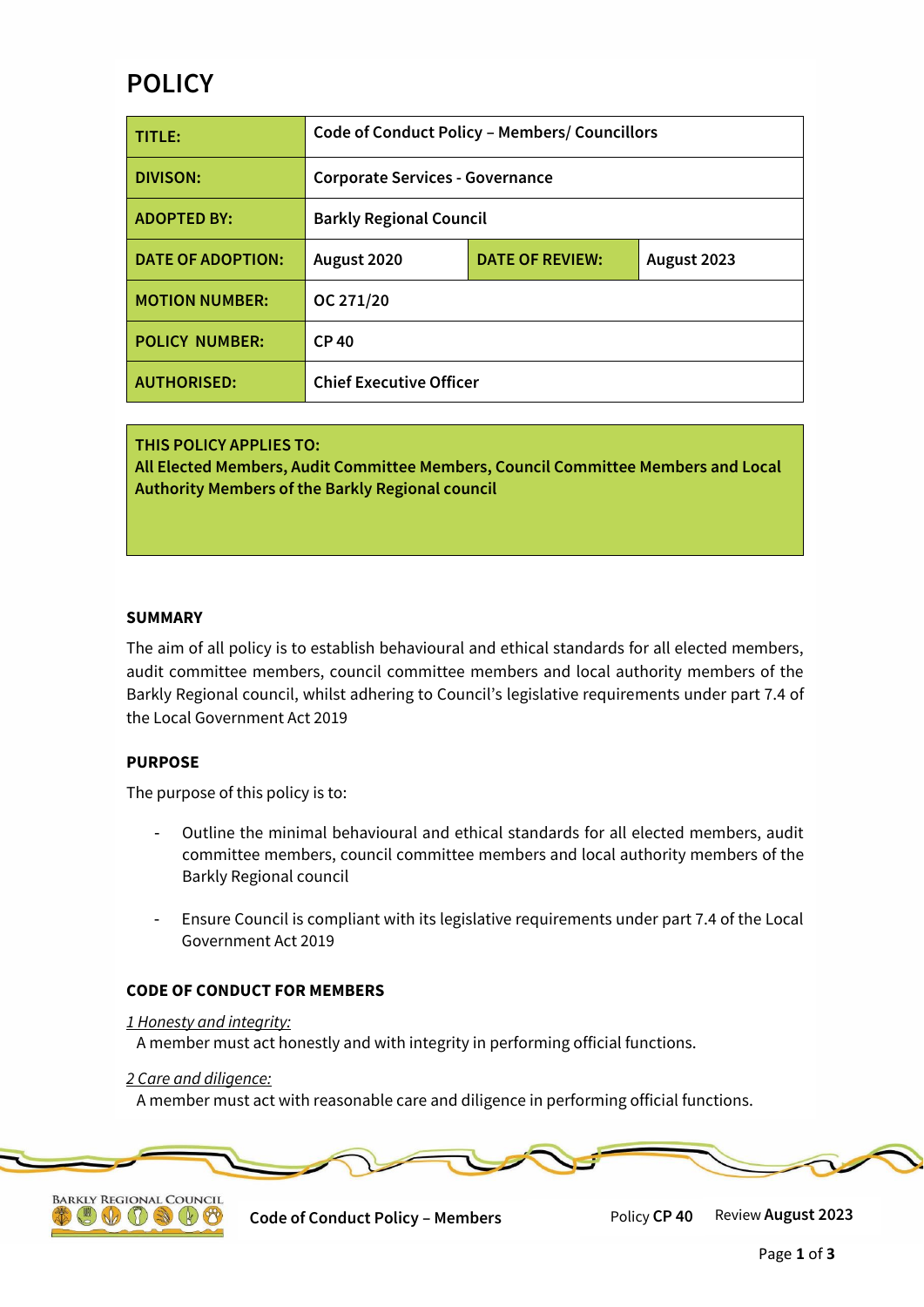## *3 Courtesy:*

 A member must act with courtesy towards other members, council staff, electors and members of the public.

## *4 Prohibition on bullying:*

A member must not bully another person in the course of performing official functions.

## *5 Conduct towards council staff:*

A member must not direct, reprimand, or interfere in the management of, council staff.

## *6 Respect for cultural diversity and culture:*

 *6.1* A member must respect cultural diversity and must not therefore discriminate against others, or the opinions of others, on the ground of their cultural background.

 *6.2* A member must act with respect for cultural beliefs and practices in relation to other members, council staff, electors and members of the public.

## *7 Conflict of interest:*

 *7.1* A member must avoid any conflict of interest, whether actual or perceived, when undertaking official functions and responsibilities.

*7.2* If a conflict of interest exists, the member must comply with any statutory obligations of disclosure.

#### *8 Respect for confidences:*

 8*.1* A member must respect the confidentiality of information obtained in confidence in the member's official capacity.

*8.2* A member must not make improper use of confidential information obtained in an official capacity to gain a private benefit or to cause harm to another.

## *9 Gifts:*

 9*.1* A member must not solicit, encourage or accept gifts or private benefits from any person who might have an interest in obtaining a benefit from the council.

 9*.2* A member must not accept a gift from a person that is given in relation to the person's interest in obtaining a benefit from the council.

#### *10 Accountability:*

 A member must be prepared at all times to account for the member's performance as a member and the member's use of council resources.

#### *11 Interests of municipality, region or shire to be paramount:*

*11.1* A member must act in what the member genuinely believes to be the best interests of the municipality, region or shire.

*11.2* In particular, a member must seek to ensure that the member's decisions and actions are based on an honest, reasonable and properly informed judgment about what best advances the best interests of the municipality, region or shire.





**Code of Conduct Policy – Members** Policy **CP 40** Review **August 2023**